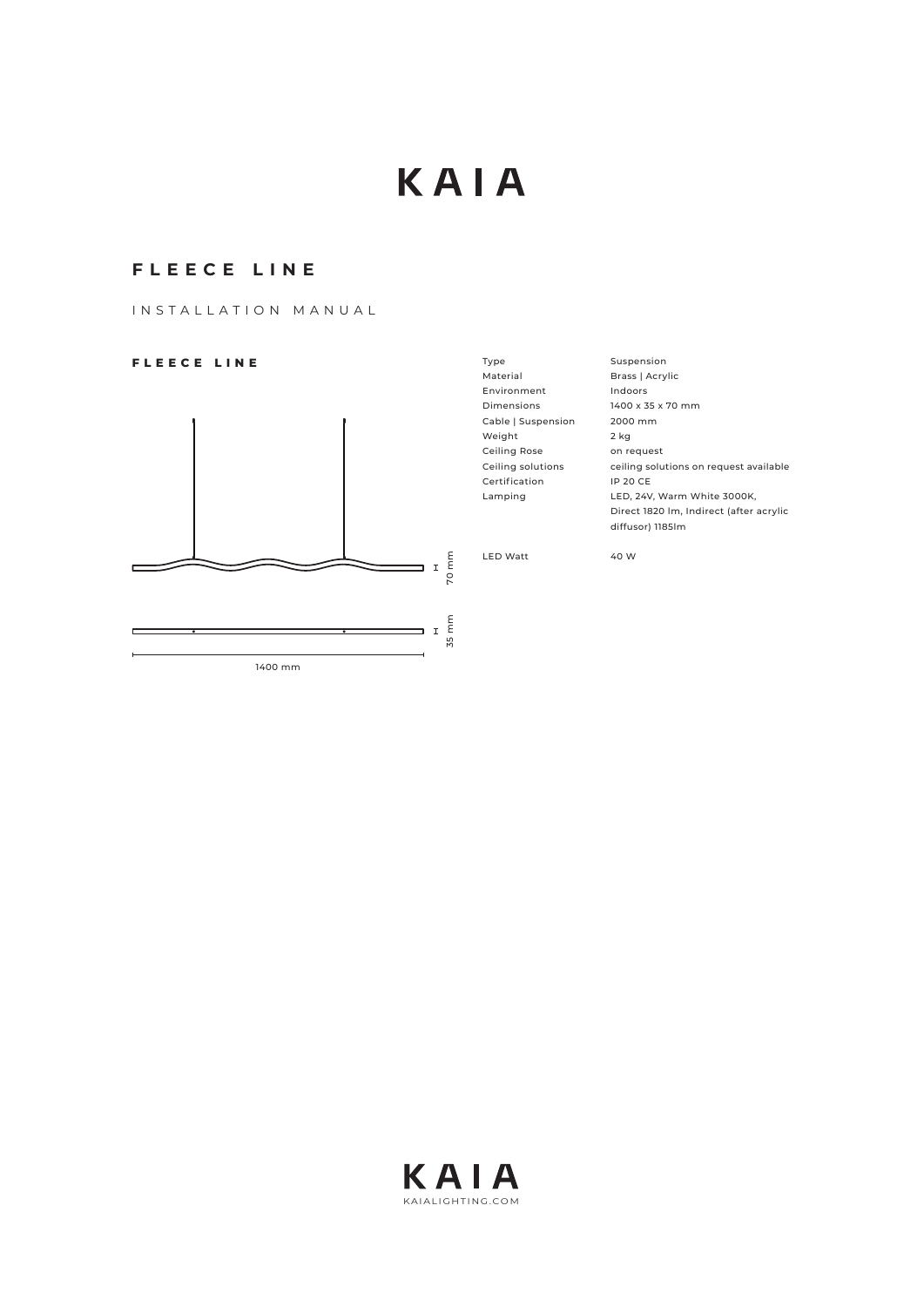#### **INSTALLATION**

Before commencing installation ensure the relevant mains supply has been safely isolated/disconnected. Installation shall be carried out by a qualified electrician only. Ensure all electrical connections are tight with no loose strands, including factory made connetions. The mains power must only be switched on once the fitting has been electrically connected to the driver.

Before installation it needs to be guaranteed that the existing ceiling/wall construction is suitable for the weight of the installed chandelier.



- 1. Unscrew the main body from the threaded mounting block and mount on the ceiling.
- 2. Secure the threaded mounting block in place with the screw provided.
- 3. Pull the brass cable coating by 3-5 cm and cut off the plastic cover.
- 4. Push the brass cable coating back to position.
- 5. Pass through wire rope firmly into the main body until it locks in place.
- 6. Screw wire rope into the rope fixing.







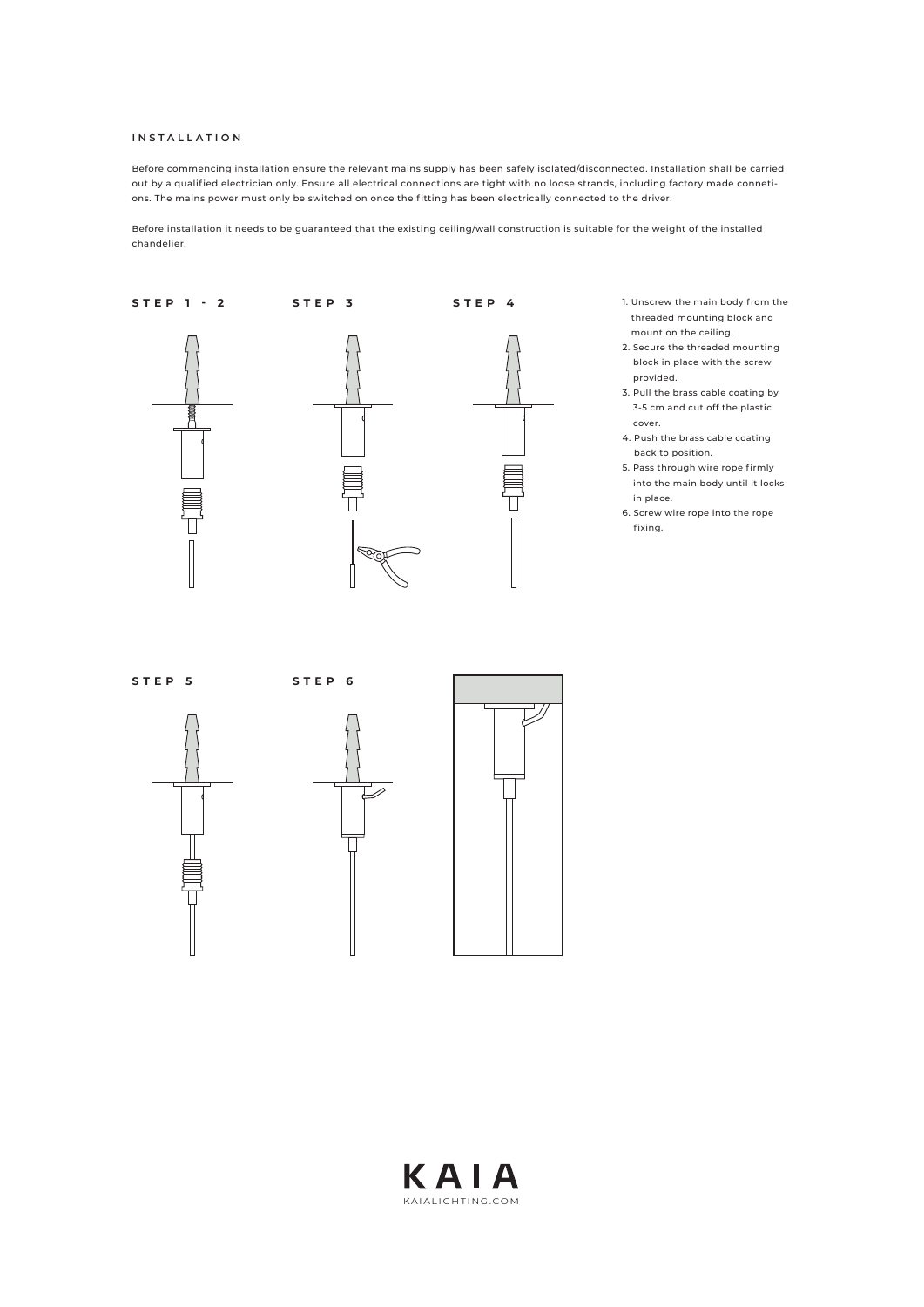#### **RIO**

Mounting Options



**ATTENTION |** The maximum distance from the linear led of the Fleece Line to the PSU is 3 meters. For any longer distance please contact sales@kaialighting.com.

Wire marked with red is conducting.

# **CARE INSTRUCTIONS**

1. Use a soft dry cloth to ensure a fingerprint free surface. We recommend the use of micro fibre cloths. 2. Warning: do not use alcohol or other solvents for cleaning. For further information see attached care instructions.

### **DIMMING OPTIONS**

Dimming options are available on request (Phase Cut, Bluetooth (Casambi), 1-10 V, Dali, RemoteControl). Lighting control system specifications should be clarified before placing the order.

\* Chandelier comes with an external power supply unit as a standard; dimming is optional. Please contact sales@kaialighting.com for further information on dimmers, transformers etc. Please note KAIA Ltd cannot take any responsibility for the connection with your dimming or central control system. It is the customer's responsibility to ensure the compatibility with their systems.

\*\* Lighting fixtures designed for the indoor environment up to 24° Celsius.

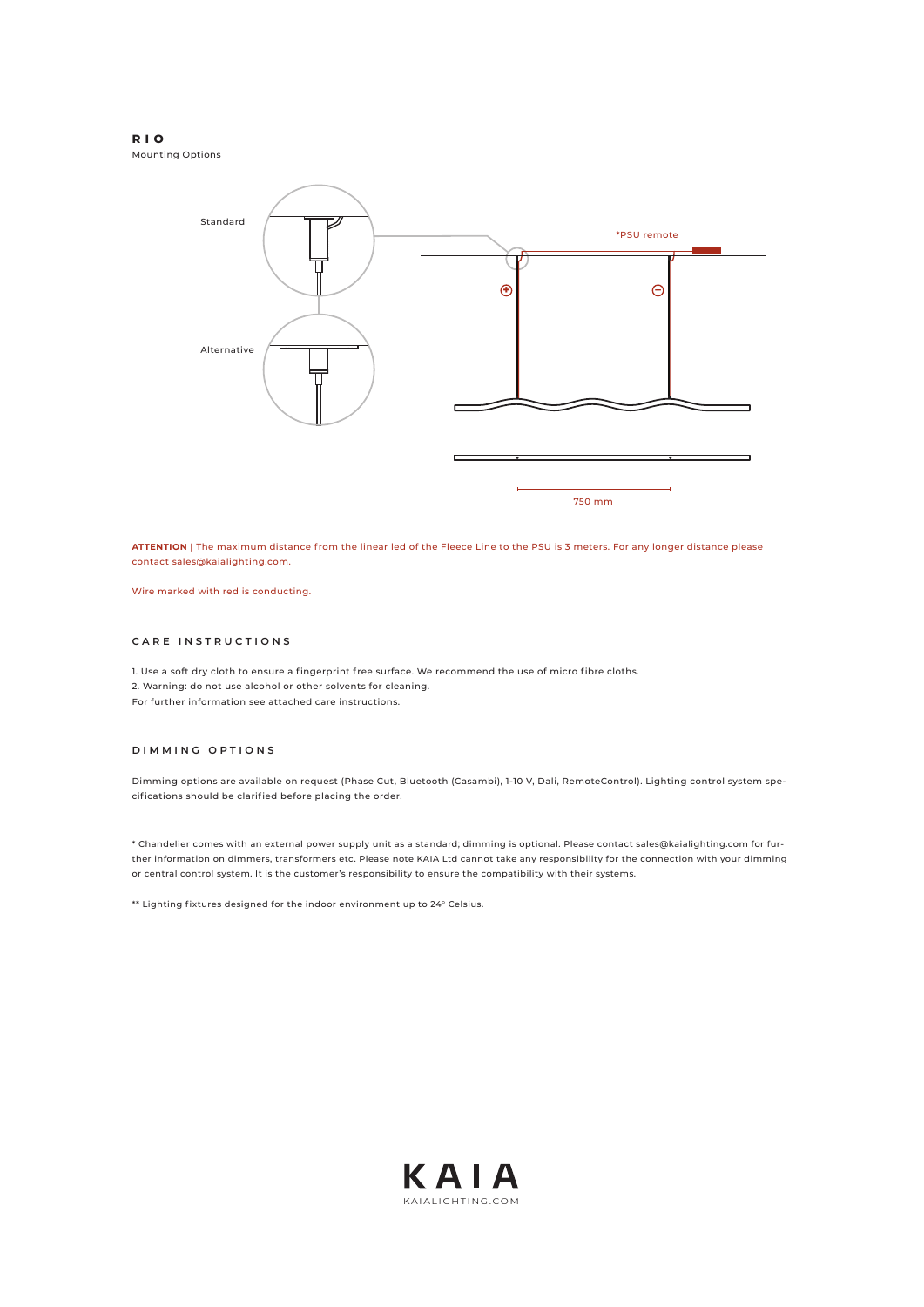## INSTALLATION MANUAL | ANNEX

#### **CABLE HOLDER TYPE 15**

The cable holders (in German "DSH"= Drahtseilhalter) of the Type 15 series are grip gliders for wire ropes that are available in a variety of designs. The cable holders are conceived for the suspension of different, clearly defined working loads on steel cables (wire ropes); the table on page 2 provides details about maximum permissible loads (safe working loads/working load limits) and approved wire ropes. Safe use of this suspension system requires sufficiently firm attachment/anchorage to a fastening point (ceiling, wall, floor, object) – the responsibility lies with the user. Attachment/anchorage must always be performed by a qualified professional installer.

#### **SAFETY ADVICE / PRECAUTIONARY WARNING**

1. It is only permissible to use Reutlinger DSH within interiors at temperatures between -20°C and +50°C.

2. The use of the DSH in and near swimming pools (a chlorine-filled atmosphere) or any other location with a high corrosion potential (sea water or high-salt concentration atmosphere) is not permissible.

3. Any dynamic forces acting on the cable holder during assembly and disassembly must be taken into account for determining the maximum permitted load capacity. The indicated safe working load (working load limit) must never be exceeded! Cable holders are not approved for use with stage machinery installations designed to perform dynamic movements. 4. The casing of the DSH should not be able to be opened, and should not be opened.

4. The casing of the DSH should not be able to be opened, and should not be opened. Permanently fixed original parts are not to be dismantled.

5. Before usage, the nozzle of the DSH must be able to be pressed in with ease, against the pressure of the spring, and should move back unaided into its original position.

6. The feeder channel of the nozzle, in order to enable the correct function of the DSH, is required to be free of any foreign particles.

7. When looking through the nozzle, three or six balls should be visible, parts of their circumferences protrude into the feeder channel of the nozzle (see pic.1 & 1a). The lighter, central gap between the balls creates a star with three or six points. If there are not three or six balls in the DSH, it is not to be used and Reutlinger GmbH Quality Control should be contacted.

8. The wire rope to be threaded into the DSH should be closed or sealed (tinned, welded, with shrink sleeving or the like) so that an unravelling of the wire rope and an injury to the user from projecting wires or strands is avoided. When shortening the wire rope, the ends need to be once again permanently sealed.

9. In order to achieve the full loading performance of the DSH, the wire ropes need to be undamaged and free of any contamination.

10. Wire ropes and wires should not be pulled over edges (e.g. a side exit).

11. The angle with which the wire rope may be diverted from the symmetrical axis of the DSH should not exceed α=5° (see pic. 2)

12. The nozzle of the DSH should under no circumstances be loaded (bent sharply or be put under pressure) and must remain free and accessible at all times.

13. DSH must be used, at a minimum, in pairs, i.e. the object to be hung must be held by a minimum of two wire ropes in order to avoid the turning of the DSH upon its own axis on the wire rope.

14. Following a loading of a DSH above the permitted maximum work load, it is not to be used again.

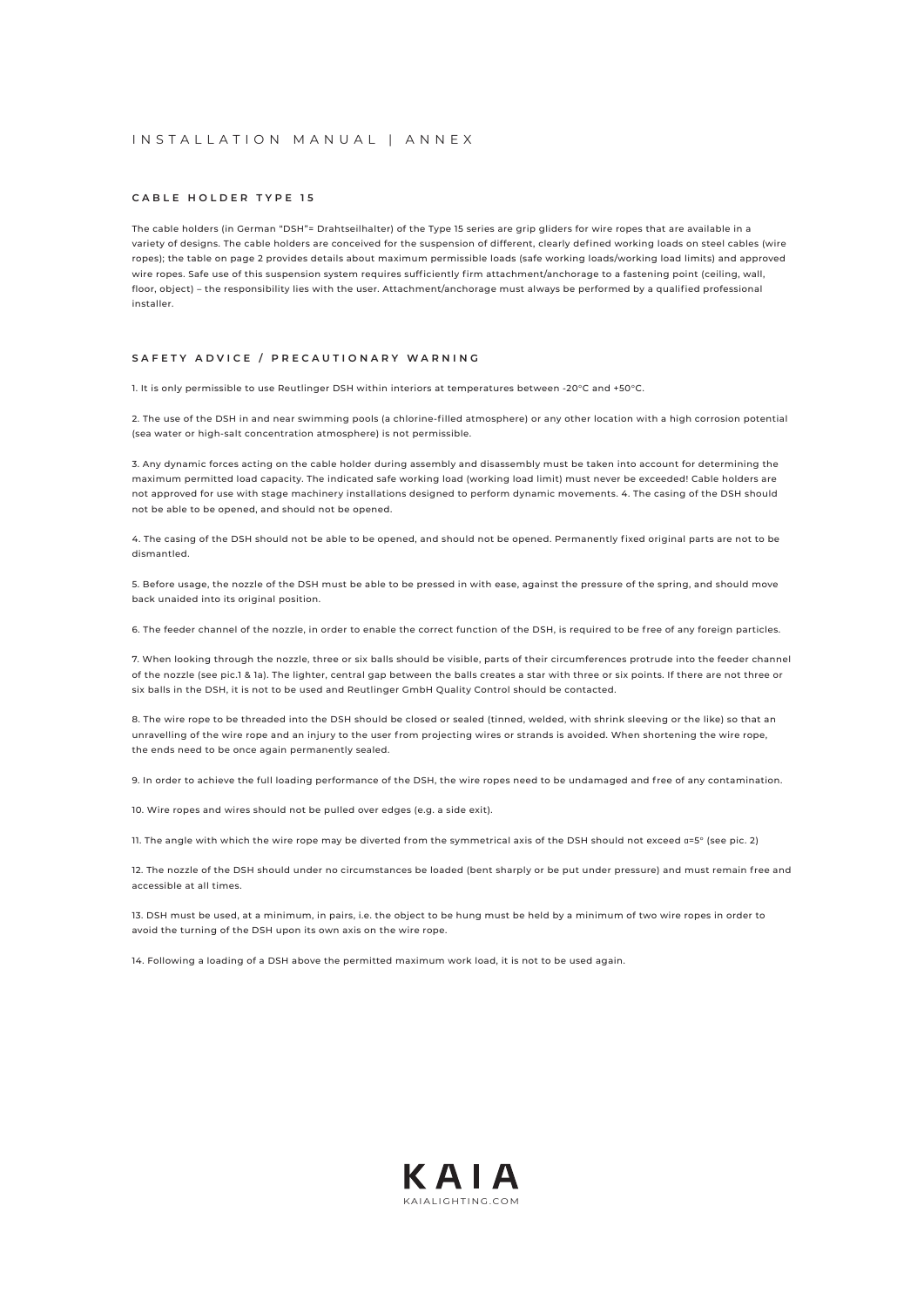15. Wire ropes and DSH must not be damaged.

- 15.1 The following are defined as critical damage (but not exclusively):
	- Cracks, deformations or material denudation such that may occur through impact, knocking or heavy friction. Slight deformation of or denudation to the nozzle may indicate a possible damage to the interior of the DSH which may have been caused by a knock to the nozzle (by a fall on to a hard surface for example).
- 15.2 Regarding queries concerning whether a particular case involves uncritical marks of usage or a possible critical damage,please contact Reutlinger GmbH Quality Control for safety purposes.

16. No tool is to be used when mounting the DSH onto its complementary part or when tightening the lock nut

17. A hinged DSH (see pic. 3) must not be angled and then used as a lever when being fitted to its complementary part.

18. A forked DSH (see pic. 4) must be securely locked with the spring of the safety bolt.



**PIC. 1**  view through the nozzle



**PIC. 2** diversion from the axis





**PIC. 3** hinged DSH



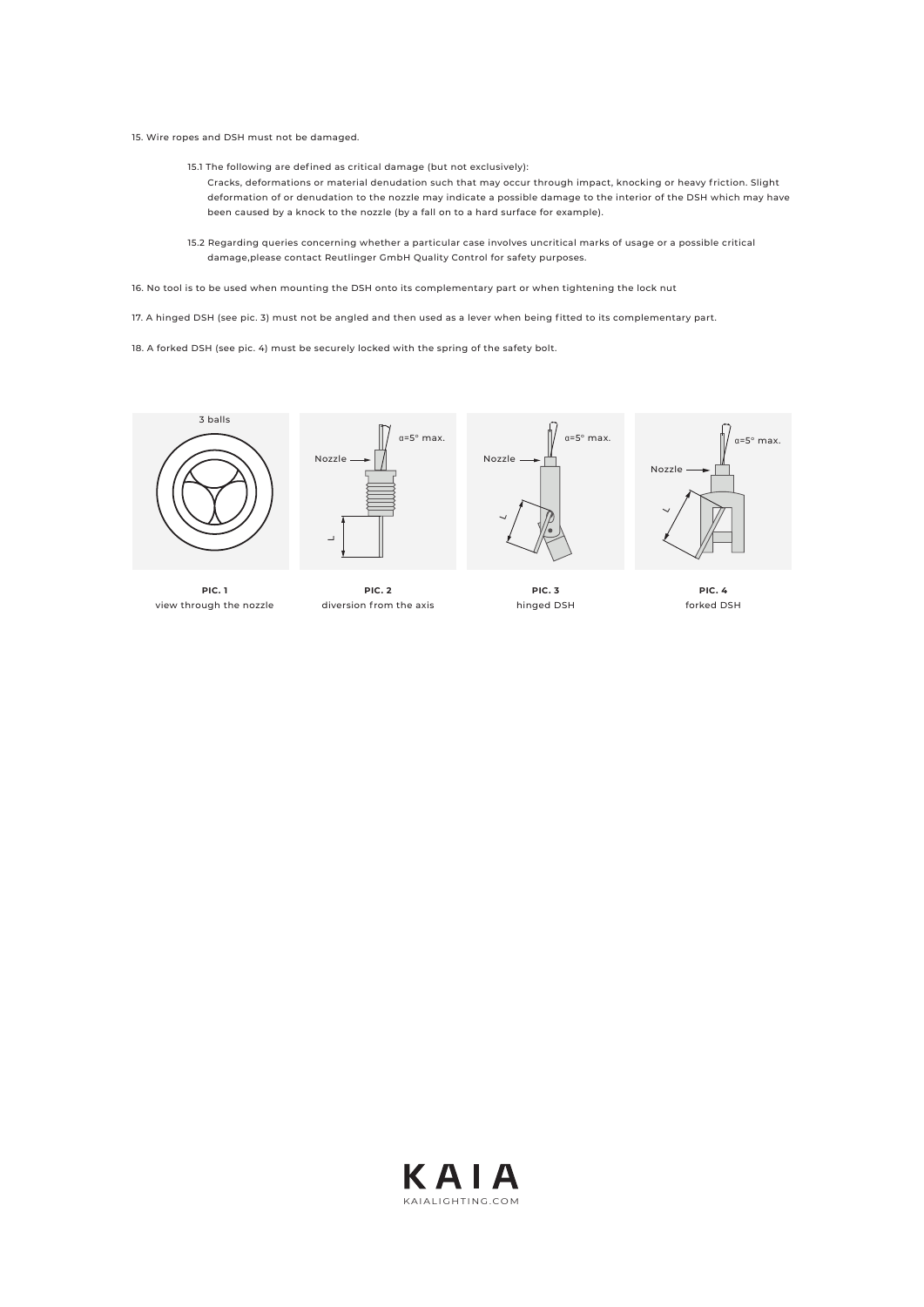#### **CONNECTING THE DSH TO A WIRE ROPE:**

1. Various designs of DSH can be additionally fitted with a lock nut which is threaded on to the so called 'nozzle' of the DSH. Prior to the insertion of a wire rope, the lock nut is loosened to the end of the thread. The end of the wire rope is then inserted into the nozzle against the slight resistance of the spring supported nozzle (see pic.5).

2. The DSH can now be slid up upon the wire rope and as soon as it is pulled in the opposing direction or loaded, the gripping mechanism is set into action. In the case that the gripping mechanism does not grip, it must be checked whether it is in fact the correct wire rope that is being used (for example with a diameter of at least 1.0mm), or whether the DSH is possibly defective (in order to test the DSH prior to use, please see safety advice steps 1-7). Upon suspicion of a defective part, the DSH in question may not be used and Reutlinger GmbH Quality Control should be contacted immediately.

3. Care should be taken that the wire rope, prior to the gripping action occurring, is fed sufficiently through the DSH so that it is once again visible by at least L= 2.5cm (1 inch) at the lower end (connecting thread / connecting part) or out of the side exit (ZW) (see pic.6+7) when the DSH is loaded. In addition the angle α=5° max. between the wire rope and the vertical/symmetrical axis of the DSH at the point of exit from the nozzle may not be exceeded (see pic.6+7). When greater angles are used, sideward pressure from the wire rope on the nozzle can cause damage or disturb the function leading to a possible unintended release of the gripping mechanism.

4. Y-holders may have the max. angle of spread α=90°. Vertical and Y wire ropes should both have the same diameter (see pic.6)

5. The angle у=30°- 90° should not be exceeded when holders are attached to sloping ceilings (see pic.7)

6. After the DSH has been adjusted to the required position on the wire rope by light hand movement, it will begin to grip.

7. As soon as the DSH has been correctly gripped by the wire rope, the lock nut is to be tightened by hand (without the use of tools!) until it rests at the head of the DSH. The permitted load can now be attached to the DSH, the gripping force of the DSH increases proportional to the work load. Care should be taken to ensure that the load attached to the tensed wire rope is slowly and continuously added.

8. Following the attachment of the work load, the lock nut is further tightened by hand (without the use of tools!) until it rests on the DSH.

9. An impulse load (a sudden loading) may lead to the exceeding of the max. permitted work load and thus may lead to potential damage of the cable and the DSH. Following the occurrence of an impulse load (sudden loading) the load should be removed and the wire rope as well as the DSH checked for damage immediately.



**PIC. 5**  wire insert





**PIC. 6** Y-DSH with side exit

α=5° max.



sloped ceilings